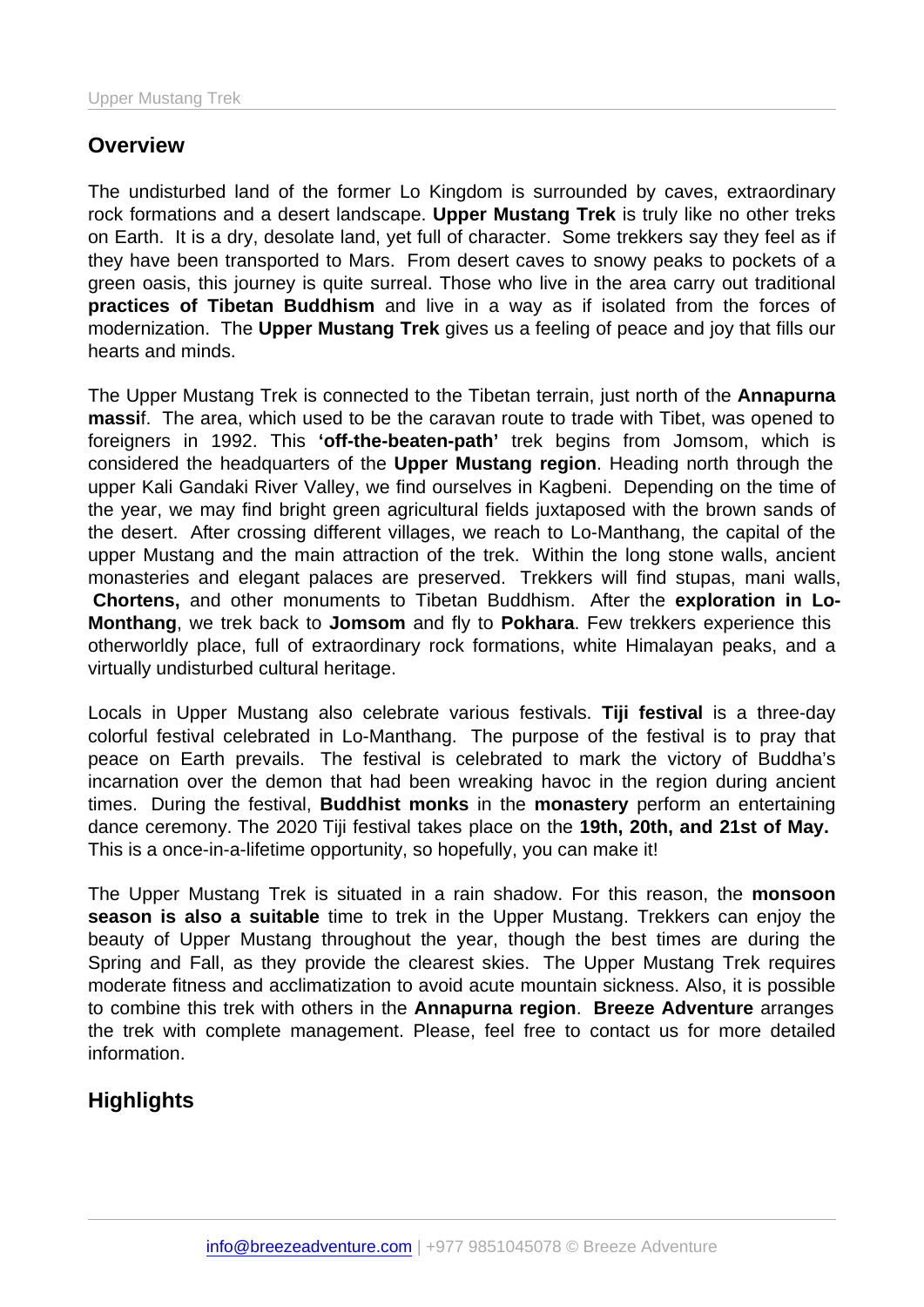| Trekking through the Kali Gandaki Valley - the deepest gorge in the world |
|---------------------------------------------------------------------------|
| Cultural beauty of local Tibetan Buddhist villages                        |
| Religious experience at Muktinath Temple                                  |
| Tiji Festival in Lo-Manthang                                              |
| Sacred caves, fascinating rock formations and desert landscape            |
| Massive Himalayan peaks visible throughout the trek                       |
| All-year trekking                                                         |
| <b>Outline Itinerary</b>                                                  |
| Day 01 : Arrive in Kathmandu (1350m).                                     |
| Day 02: Kathmandu sightseeing, including UNESCO sites.                    |
| Day 03 : Drive from Kathmandu to Pokhara (823m).                          |
| Day 04 : Fly to Jomsom and trek to Kagbeni (2858m). - 3-4 Hours trek      |
| Day 05 : Trek from Kagbeni to Chele (3050m). - 5-6 hrs.                   |
| Day 06 : Trek from Chele to Syanbochen (3475m). - 6-7 Hours               |
| Day 07: Trek from Syangbochen to Tsarang (3500m). - 7-8 Hours             |
| Day 08 : Trek from Tsarang to Lo-Manthang (3730m). - 5-6 Hours            |
| Day 09 : Explore Lo-Manthang; acclimatization day.                        |
| Day 10 : Trek from Lo-Manthang to Ghiling (3806m). - 7 Hours              |
| Day 11 : Trek from Ghiling to Samar (3700m). - 5-6 Hours                  |
| Day 12 : Trek from Samar to Chuksang (2980m). - 4-5 Hours                 |
| Day 13: Trek from Chuksang to Muktinath (3710m). - 6-8 Hours              |
| Day 14 : Trek from Muktinath to Jomsom (2740m). - 5-6 Hours               |